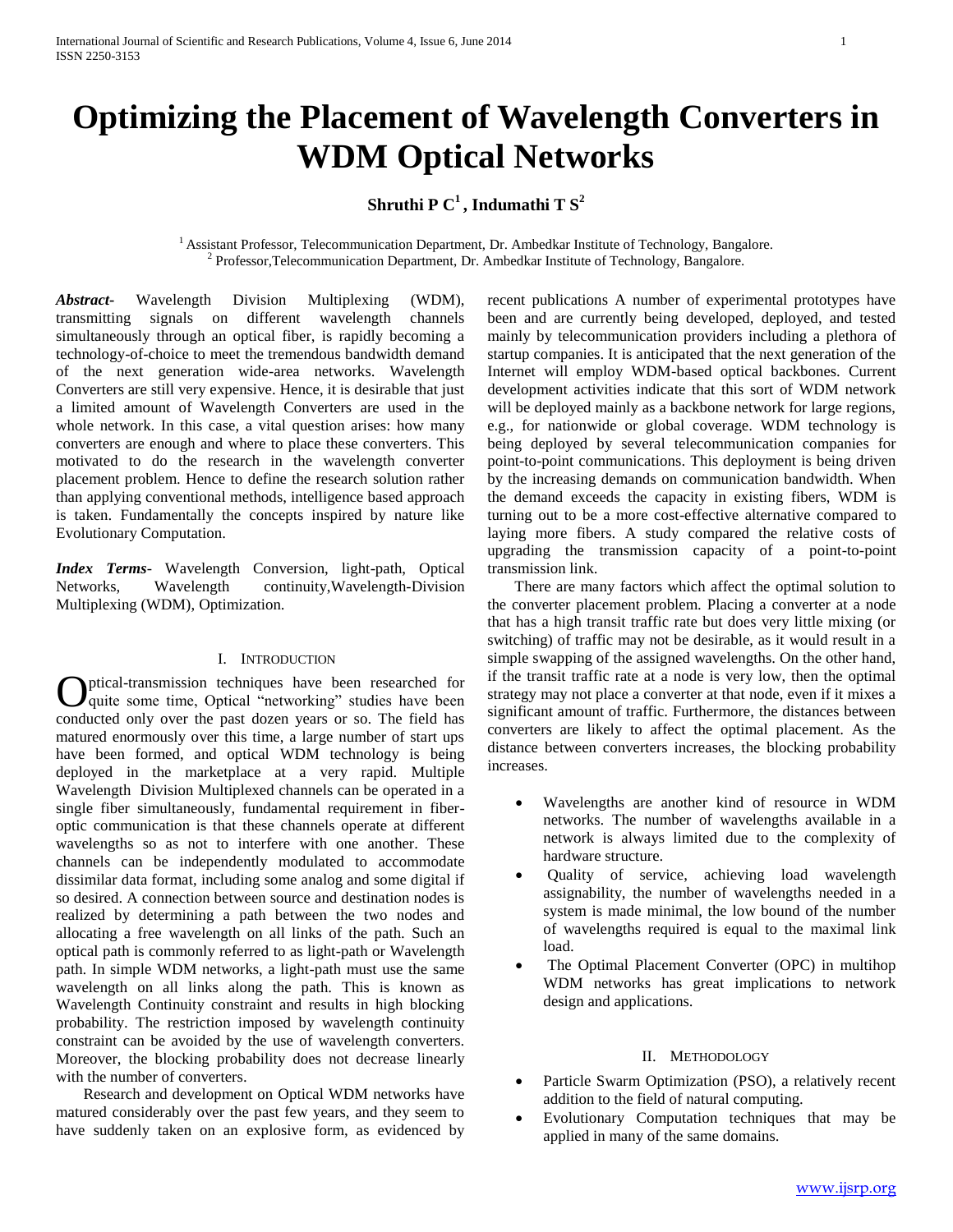- Hybridisation is a growing area of intelligent systems research, which aims to combine the desirable properties of different approaches to mitigate their individual weaknesses.
- A range of PSO hybrids have been postulated, usually in the context of some specific application domain for which that hybrid is particularly well suited.
- Hybridisation with Evolutionary Algorithms (EAs), including Genetic Algorithms (GAs), has been a popular strategy for improving PSO performance. With both approaches being population based, such hybrids are readily formulated.

# **2.1 Proposed system:**

 Elements inspired by the social behaviour of natural swarms, and connection with Evolutionary Computation. Particle Swarm Optimization, in its present form, has been in existence for roughly a decade. It has gathered considerable interest from the natural computing research community and has been seen to offer rapid and effective optimization of complex multidimensional search spaces, with adaptations to multiple objective and constrained optimization. A selection of these approaches is briefly surveyed here.

### **2.2 Evolutionary Algorithm**:

 A second generation multi-objective evolutionary algorithm (MOEA), successfully used to solve several engineering problems [2]. SPEA is based on three populations: the current population (PA) which is replaced by individuals from the evolutionary population (PX), and an external population (PE) that keeps the best individuals calculated during the evolutionary cycles.

 In this multi-objective optimization context, the best individuals (or solutions) are known as non-dominated. Let us consider individuals x and x1. It is said that x dominates  $x1$  (x> x1) if every objective function of x is better than or equal to the same objective function of x1, and x is strictly better than x1 in at least one objective [2].

 Optimization is a process to achieve the optimal value of objective function along with satisfying the constrains if exist.

### **2.3 Algorithm**

 Each begins with a population of contending trial solutions brought to a task at hand. New solutions are created by randomly varying the existing solutions.



**Fig. : Problem solution using evolutionary algorithms**

#### III. RESULTS

 EXPERIMENTAL STUDIES: Optimization using Evolutionary programming

Population size taken for all cases equal to 100;

# **Case1:**

 Function Name: Generalized Rastringin's Function Nature of problem: Multimodel characteristics fun=20+x1.^2+x2.^2-10\*(cos(2\*pi\*x1)+cos(2\*pi\*x2));

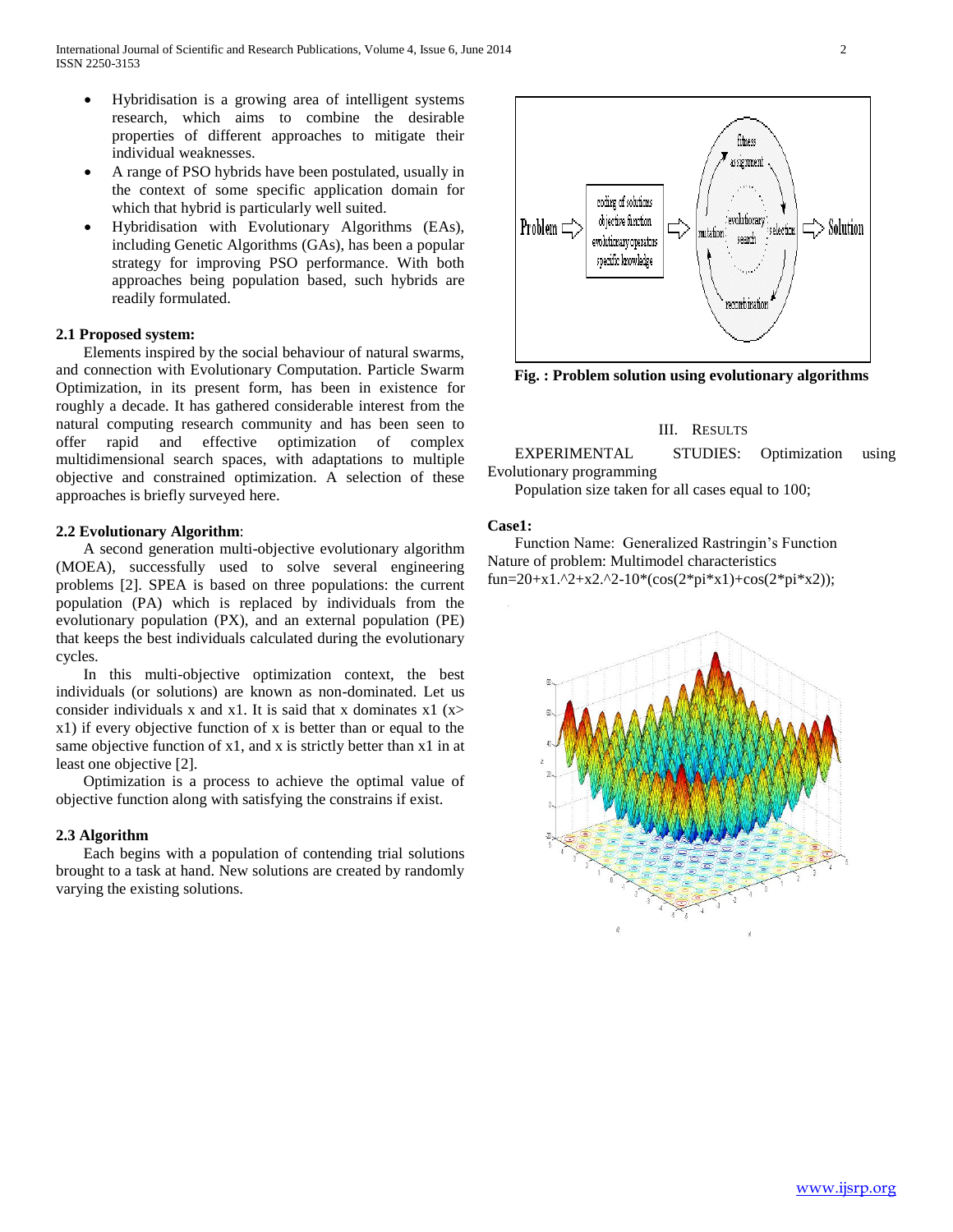



| Parameter    | Evolved obtained value | Optimal value |
|--------------|------------------------|---------------|
|              | 0.4778e-6              |               |
|              | $-0.0139e-6$           |               |
| Obj.function | 2.2524e-12             |               |

# **Case2**

Nature of problem: Multimodal characteristics fun= $(1+(x1+x2+1).^2.(19-14*x1+3*x1.^2 14*x^2+6*x^1.*x^2+3*x^2.^2)$  .\*(30+((2\*x1-3\*x2).^2).\*(18- $32*x1+12*x1.^2+48*x2-36*x1.*x2+27*x2.^2);$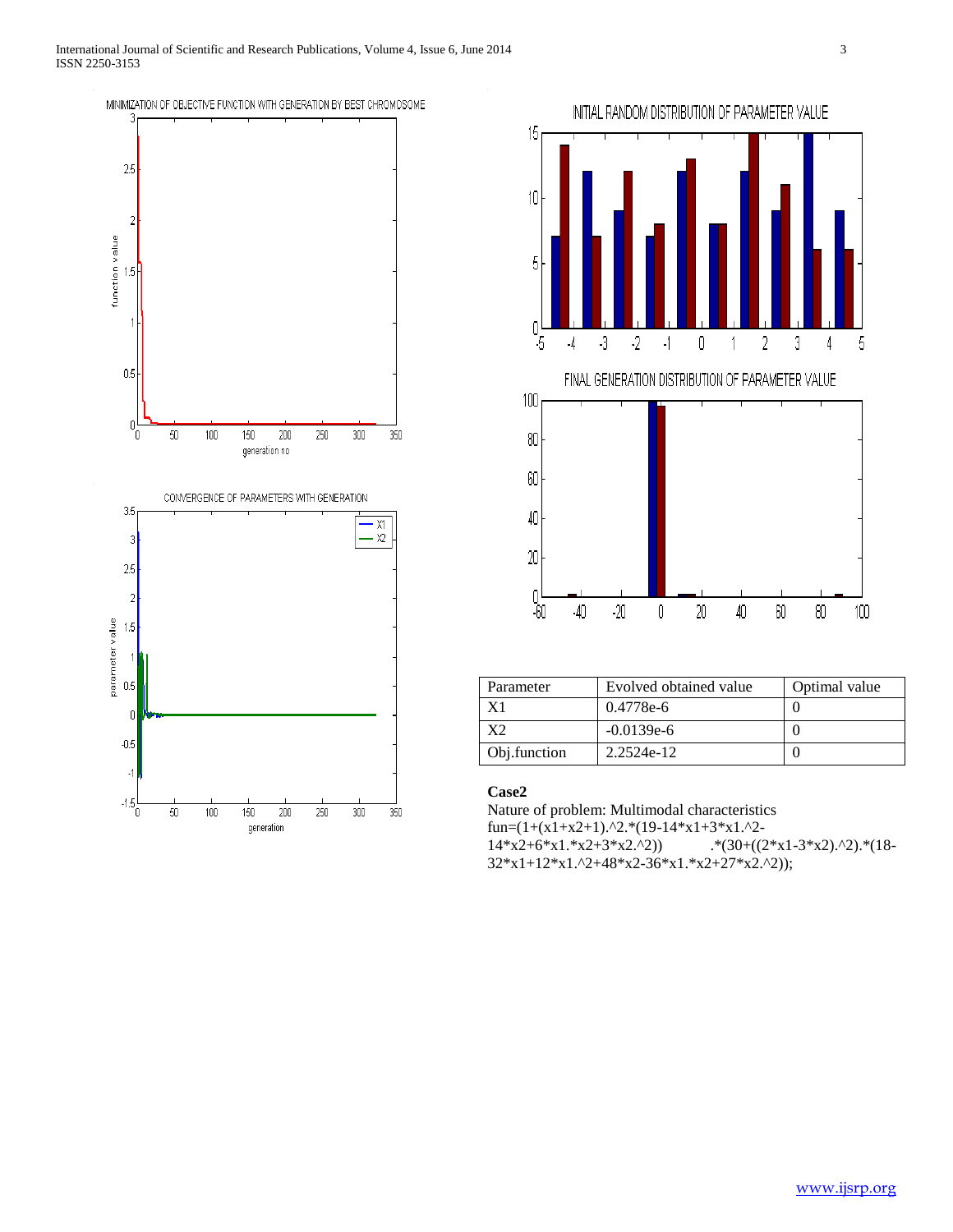

MINIMIZATION OF OBJECTIVE FUNCTION WITH GENERATION BY BEST CHROMOSOME





| Parameter    | Evolved obtained   Optimal value |  |
|--------------|----------------------------------|--|
|              | value                            |  |
| Χ1           |                                  |  |
|              |                                  |  |
| Obj.function | 3.0                              |  |